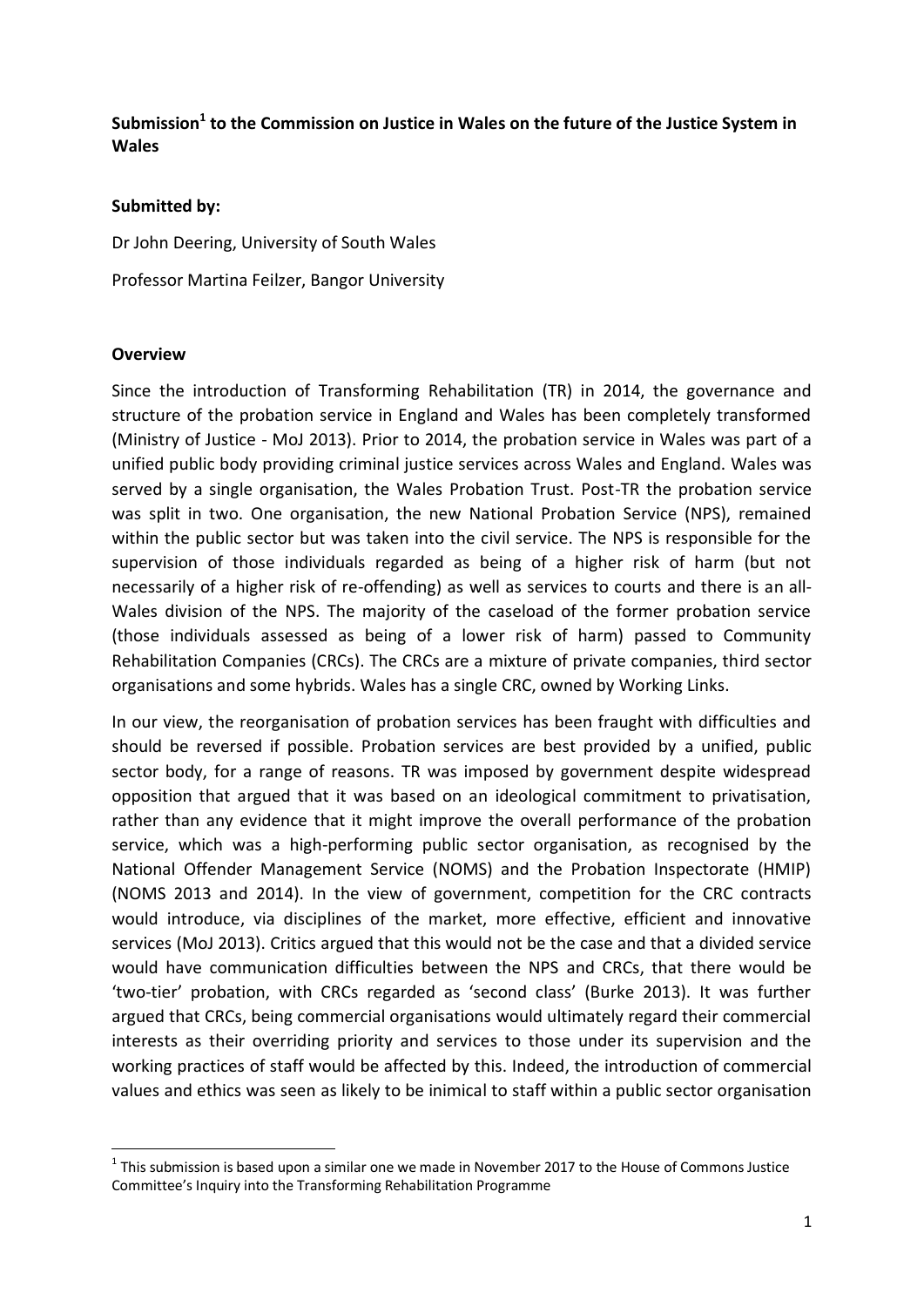such as the probation service and predictions about a negative effect upon staff morale were made (Deering & Feilzer 2015; Kirton and Guillaume 2015).

Unfortunately, many of the concerns of critics about the impact upon practice have be borne out since the split, particularly regarding the CRCs. A number of HMIP reports into probation performance after TR have pointed to concerns about practical challenges caused by increased workloads, flawed CRC delivery models, concerns over the quality of PSRs, supervision arrangements, breach procedures, sentencers' trust in community sentences and Serious Further Offences (SFOs) (HMIP 2016a; HMIP 2016b; HMIP 2016c; Panorama 2017). Most recently, an HMIP (2017) report concluded that smaller third-sector and voluntary organisations had become less involved in providing specialist services to the CRCs than they had been previously. One of the intentions of the TR programme was that such organisations should become increasingly involved (HMIP 2017). Moreover, the third-sector organisation Clinks (2018) recently argued that many charitable organisations are effectively subsidising the CRCs as the cost of the limited services they provide is greater than any contractual income.

### **Probation Values and Legitimacy**

In our view, whilst there are enough areas of concern about the performance of the service since TR to justify a consideration of reversing the TR changes, our particular argument is based upon the impact of the changes on probation values and the legitimacy of the service. Additionally, Wales may be in a unique opportunity to build a unified service based on social justice principles and implementing many of the reforms to sentencing that seem long overdue, i.e. on short-term custodial sentences, specific services for women, mainstream support for families and children of those serving custodial sentences, etc.

The issues of values is fundamental to why individuals chose to enter the probation service, on their view of how it should operate and its principles and purposes. In turn, this has an impact upon how practitioners view the organisation in terms of its legitimacy. In particular, we are concerned with self-legitimacy (Bradford and Quinton 2014) i.e. the extent to which practitioners see the service, and their role within it as a legitimate part of the criminal justice system. We argue here that this has a considerable impact upon their practice and morale.

Research into probation values and the legitimacy of probation practice has raised the following issues:

- 1. The values of Government, probation organisations and practitioners have been diverging and emerging tensions have now reached crisis point.
- 2. The self-legitimacy of probation practitioners is under threat, which will have a longterm effect on probation practice.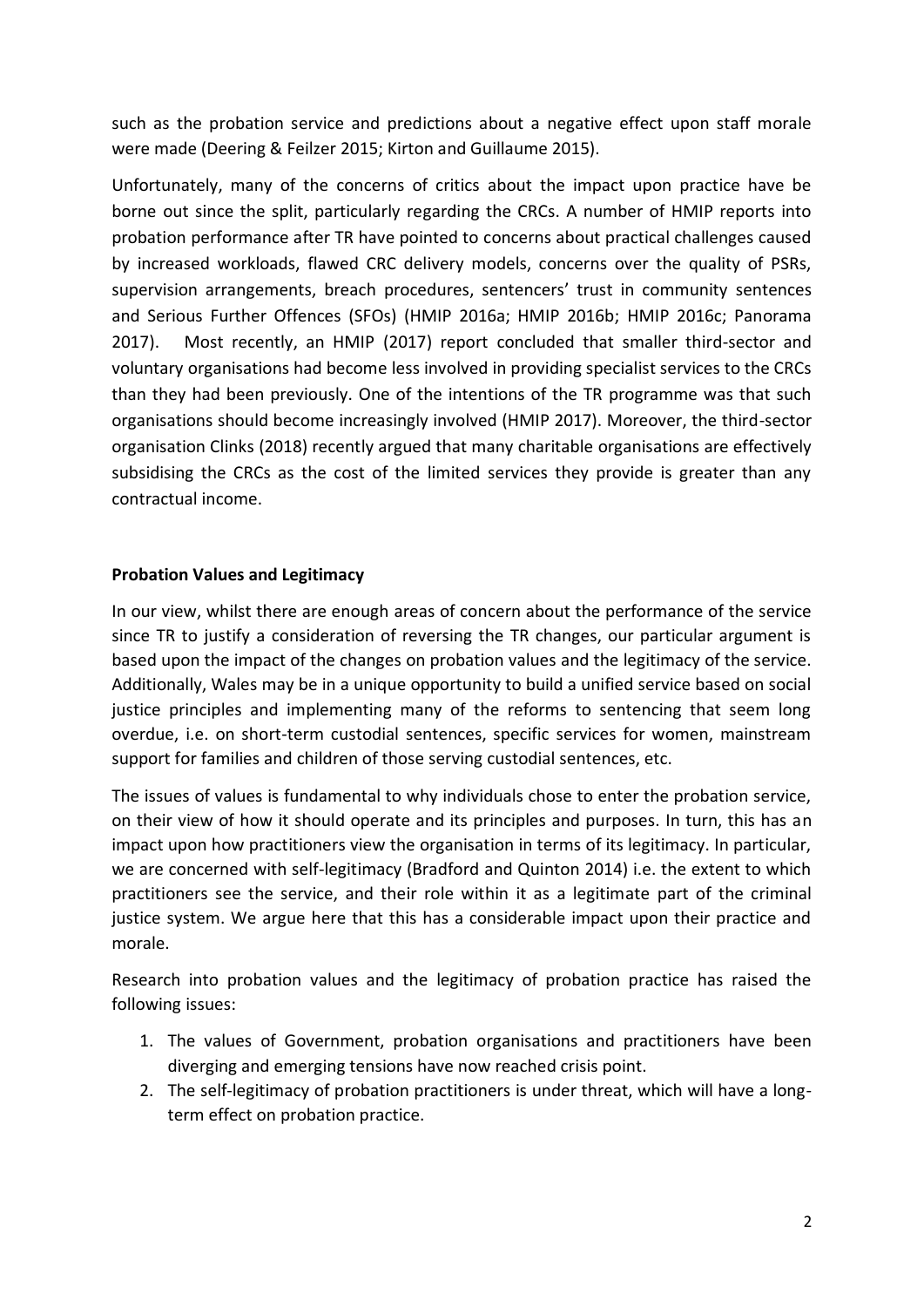## *Probation's 'corporate' values*

The debate around probation's corporate values and those of practitioners has emerged and developed over the past 30 years or so and one issue that has come to the fore is the increasing divergence between corporate (governmental) aims for the probation service and the views of practitioners.

From approximately the mid-1980s successive governments became increasingly involved in the probation service and followed policies aimed at moving it away from its roots in social work with those who have committed offences (with an aim of rehabilitation). The new direction was one where, whilst rehabilitation was retained as an aim, it was given a much reduced role, being superseded in importance by risk assessment, managerialism, monitoring, and punishment (Newburn 2003, Raynor 2012, Deering 2016).

These changes revealed an increasing tendency in government to place less faith in rehabilitation and more with a limited monitoring and punishment role and a Conservative Home Secretary, Michael Howard abolished social work training for practitioners, seeking to recruit ex-armed forces personnel in order to 'toughen up' practice. Whilst the Labour Government elected in 1997 restored professional training, it was not based within social work, but had a narrower focus based upon 'effectiveness and reducing re-offending' (Deering 2016).

Increased management of practice by government perhaps peaked with the creation of the National Probation Service for England and Wales in 2001. The new service had five main aims including the punishment of offenders and the protection of the public; rehabilitation was placed last of the five (Home Office 2001). Within a few years of the setting up of the new service, the government created the National Offender Management Service (NOMS) as a result of the Carter Report which considered the marketisation of the service under 'contestability' (Carter 2003). NOMS developed a commissioning model which along with the Offender Management Act 2007, laid the foundations for Transforming Rehabilitation (TR).

## *Practitioner values*

Until the mid-1980s, in very broad terms, probation practitioner values might be seen to be 'traditional' in the sense of being humanitarian, allied to social work, and seeking the rehabilitation of those under supervision via the provision of 'help' in its broadest sense. This aimed to ameliorate a range of personal, social and economic problems faced by supervisees that were seen as underlying most offending. In the mid-1990s, Williams (1995) considered probation values to be: opposition to custody; opposition to oppression; commitment to justice for offenders; commitment to the client's right to confidentiality and openness; valuing of clients as unique and self-determining individuals; aim to ensure that victims and potential victims are protected; belief that 'purposeful professional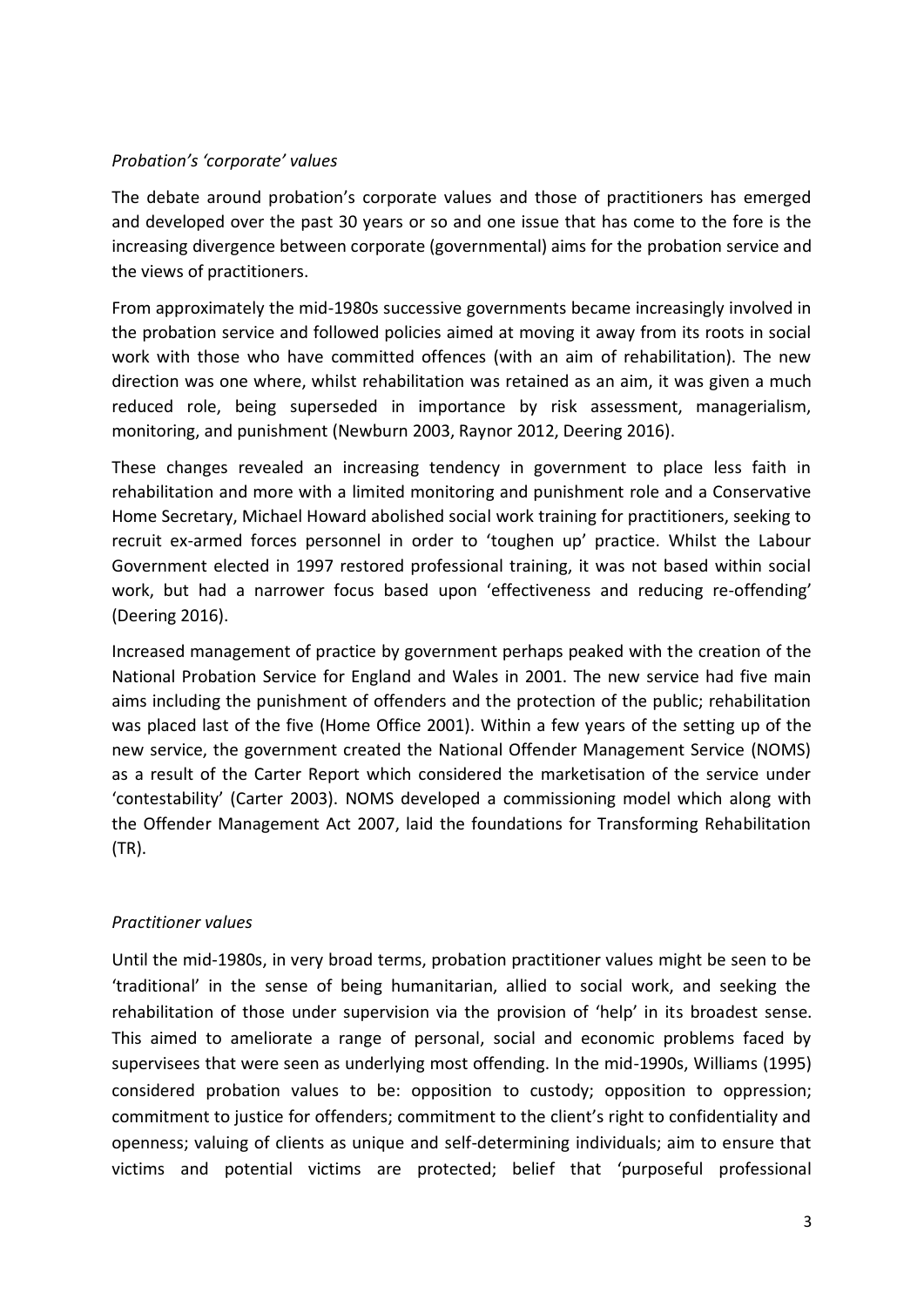relationships can facilitate change in clients' (Williams 1995: 12-20). In a similar vein, Napo published its own view of professional values, based on the view that individuals have the ability to change. It set out the following values to which it was committed: respect and trust when working with perpetrators and victims of crime; open and fair treatment for all; empowerment of individuals in order to reduce the risk of harm to themselves and others; promotion of equality and anti-discrimination; promotion of the rights of both perpetrators and victims; building on individuals' strengths as a vehicle for change (Napo 2006: 5).

Studies (e.g. Annison, Eadie et al. 2008; Deering 2010; Deering 2011; Mawby and Worrall 2013) have consistently shown that practitioners have joined the probation service to work empathically with individuals experiencing a range of social and personal problems that underlie their offending. They desire to 'make a difference' with individuals who are seen as capable of change within an organisation able to assist such change. However, such studies have also shown practitioners becoming concerned at top-down changes to the values of the organisation as outlined above, which have put their professional values under pressure and thus to something of a schism between them and government (Deering 2011; Farrow 2004; Mawby & Worrall 2013; Robinson and McNeill 2004; Robinson, Priede et al. 2014). Moreover, practitioners were describing how they 'adapted' government policy to enable them to continue to practice in a manner that fitted with their own values. In other words, some degree of resistance to changing organisational values and practices was emerging (Deering 2011; Mawby & Worrall 2013).

Regarding the government's proposals for Transforming Rehabilitation, we received over 1300 responses to an online survey conducted in March/April 2014 with probation staff about the prospects for probation following the changes (Deering and Feilzer 2015). The survey revealed feelings of anger and betrayal about the changes, linked to the aims of probation and values but also the prospect (at the time) of a marketised and partially privatised service. Most respondents felt that the service should be wholly maintained within the public sector and that the private sector (and to a lesser degree the third sector) had different priorities, aims and values related to the demands of a commercial operation. Many respondents feared for the future of the service and their own position within it. Clearly, the split of probation and the outsourcing of CRCs raised for practitioners some fundamental questions about the ethics of private companies making profits from crime, victimisation, and punishment.

Recent ethnographic research which looked at the formation of a CRC from the inside, identified a number of themes that are important to the discussion here. These include separation and loss, status anxiety, loyalty and trust, and liberation and innovation. Authors concluded that the notion of 'liminality' – of being caught in transition between the old and the new – the 'public and the outsourced', was the most fundamental and important theme (Robinson, Burke et al. 2016: 161).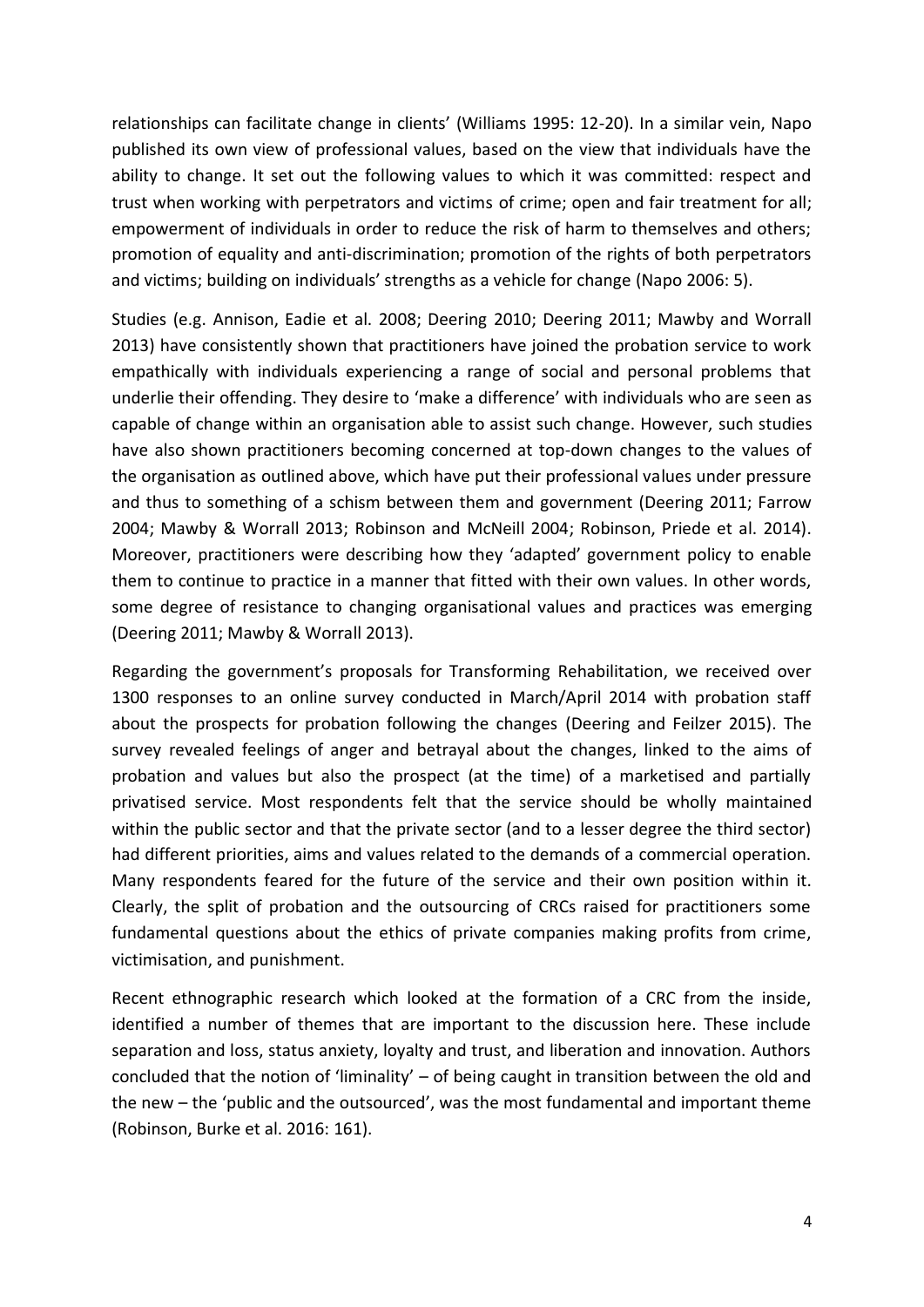Thus, we argue that the value systems of government, probation organisations, and practitioners have been diverging to some degree and this has significantly accelerated since TR. We would suggest that this divergence will lead to a legitimacy crisis for probation practitioners and we turn to this point now.

#### *Legitimacy of Probation – organisation and practice*

Here, we would like to highlight a possible long-term effect of the divergence of values on probation practitioners' sense of the legitimacy of their practice. Legitimacy is also important in terms of the views of people and organisations *outside* probation and of those *supervised* by the NPS and CRCs and TR poses challenges for both. However, our concern here is the impact of TR on the self-legitimacy felt by practitioners.

Bradford and Quinton (2014) developed 'correlates of self-legitimacy' when studying the self-legitimacy of police officers which comprised: respondents' confidence in their own authority and their sense that they occupy a special position in society; the extent to which police officers feel that they are enabled and supported by their organisation and that they internalise the values represented by their organisation and identify with the organisation; a shared group identity. We adapted these for the probation service and concluded that the split of the probation service into the NPS and the CRC had a significant disruptive effect on some probation practitioners' sense of self-legitimacy. Moreover, some respondents were convinced that their concern for the legitimacy of probation practice would be shared by those under probation supervision and might thus affect levels of compliance with court orders (Deering and Feilzer 2017). Our research suggested that practitioners had grave concerns about the ethics of the CRCs and they were frustrated by a perception of an erosion of common organisational values. There was apprehension about having two different organisations involved in probation – one 'real' probation service and the other a 'second class probation', a fear that was also identified in further work in a CRC (Robinson et al. 2016: 173). Indeed, Robinson et al. (2016: 173) noted that probation practitioners thought the CRC to be 'socially invisible' without a clear identity and that practitioners felt a strain on their previous identity within the 'honourable profession' of probation due to being 'tainted' by perceived private sector values and priorities.

Research on the impact of restructuring on both the CRCs and the NPS (Kirton and Guillame 2015) argued that probation practitioners feel that TR has de-professionalised the service and that stress levels are high, due to higher workloads, job insecurity, less autonomy and reduced opportunities for training and progression. Since the introduction of TR, both CRCs and NPS have seen an exodus of experienced staff and Kirton and Guillaume (2015) suggested that many respondents in their study were considering leaving the service and that a further attrition is likely.

### **Conclusion**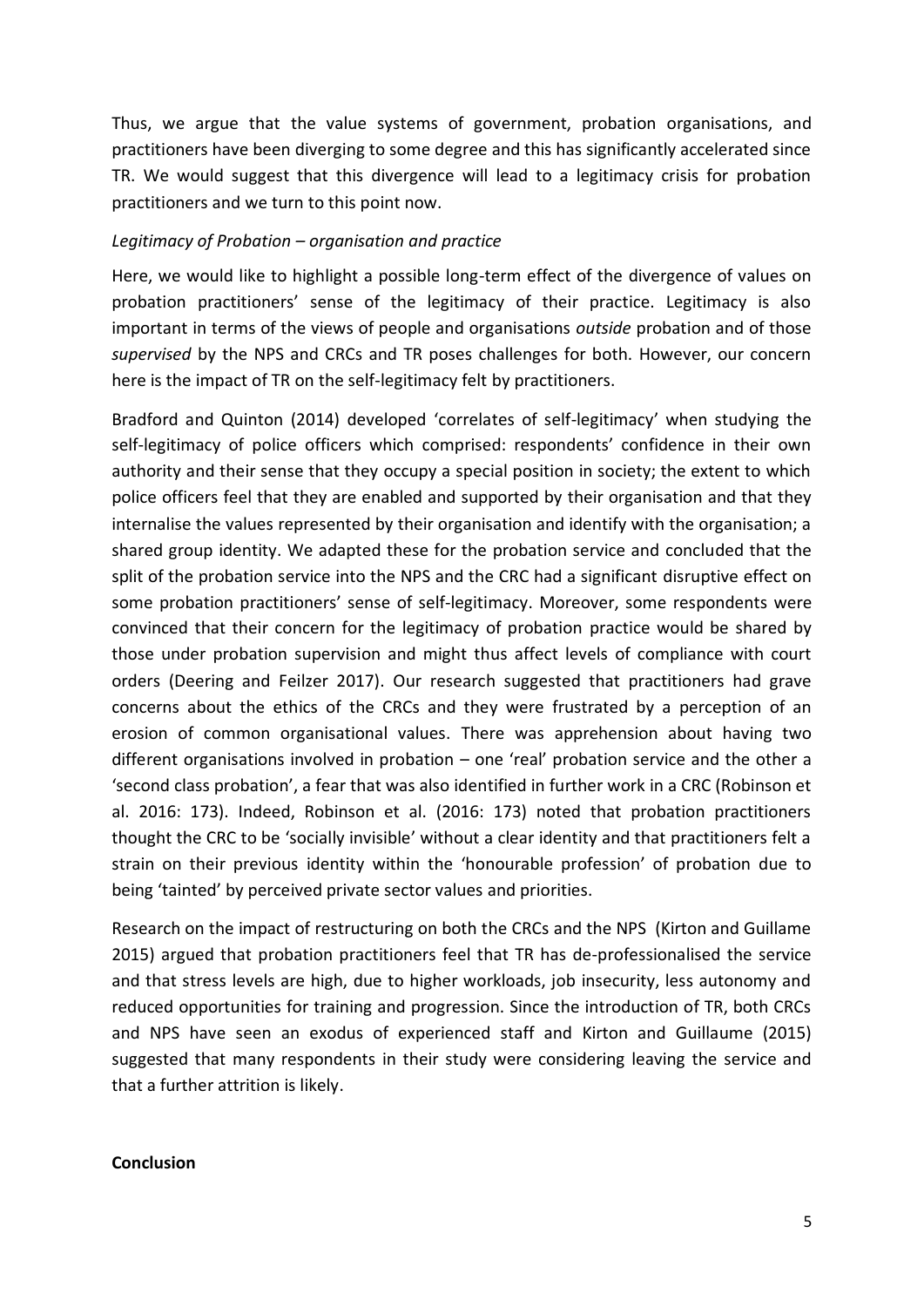In our view the cumulative effect of the changes to probation's corporate values, the divergence of values between practitioners and government and the recent dramatic changes to governance and organisational arrangements, may have already started to affect practitioners' sense of self-legitimacy. This, in turn may have a long-term corrosive effect upon probation practice and its wider legitimacy. An important aspect of self-legitimacy is the extent to which practitioners feel that they are enabled and supported by their organisation and that they internalise the values represented by their organisation (Bradford and Quinton 2014: 1028). The current situation means that the self-legitimacy of many practitioners is, at the very least, in some doubt. This in turn may lower morale and foster discontent with the quality services provided to those under supervision. If practitioners come to feel that the service provided to supervisees is not what it had previously been, this may have a negative effect on their feelings of being the holders of legitimate authority.

There is evidence to suggest that practice is already changing and that probation provision is becoming increasingly fragmented with clear differences emerging between NPS and CRCs, different CRCs owners, and different regions (HMIP 2016). In our view, considerable damage has been done to some individual probation staff's sense of being a member of a 'collective of professionals doing an important job well' (Ugelvik 2016: 226).

In view of this, we would argue that should probation services become devolved, they should in due course be re-unified and returned to the public sector. However, consideration could be given to doing this in slightly different, perhaps more creative ways. For example, it is well known that a significant percentage of the probation caseload are young people under the age of 25 – 25 per cent across England and Wales in 2016 (MoJ and HMPPS 2016). As such they would fit into the Welsh Government's 'Extending Entitlements' policy much in the same way as young people in trouble supervised within the youth justice system (WG/YJB 2014). In addition to this new way of working with young people and young adults, a similar approach to working with women should underpin the work of future probation services in Wales. As far back as 2007, the Corston Report (Corston 2007) argued that as far as possible women should be dealt with outside the formal criminal justice system, due to their offending being less serious, needs-based and mainly due to multiple levels of deprivation. Corston proposed community-based supervision and support for all women in need, whether or not they had committed offences and in our view, probation in Wales should seek out ways to move policy and practice in this direction. Similarly, short custodial sentences have been recognised as a flawed sentencing policy disrupting the lives of those sentenced as well as their families and children and a well-trusted probation service could offer well-supported and accountable alternatives to custody.

Thus, we would argue that the practice of any new Welsh Probation Service could be built upon principles of inclusion, rights, entitlements and social justice, as well as accountability to the courts for offences committed. This would enable stable, structured partnerships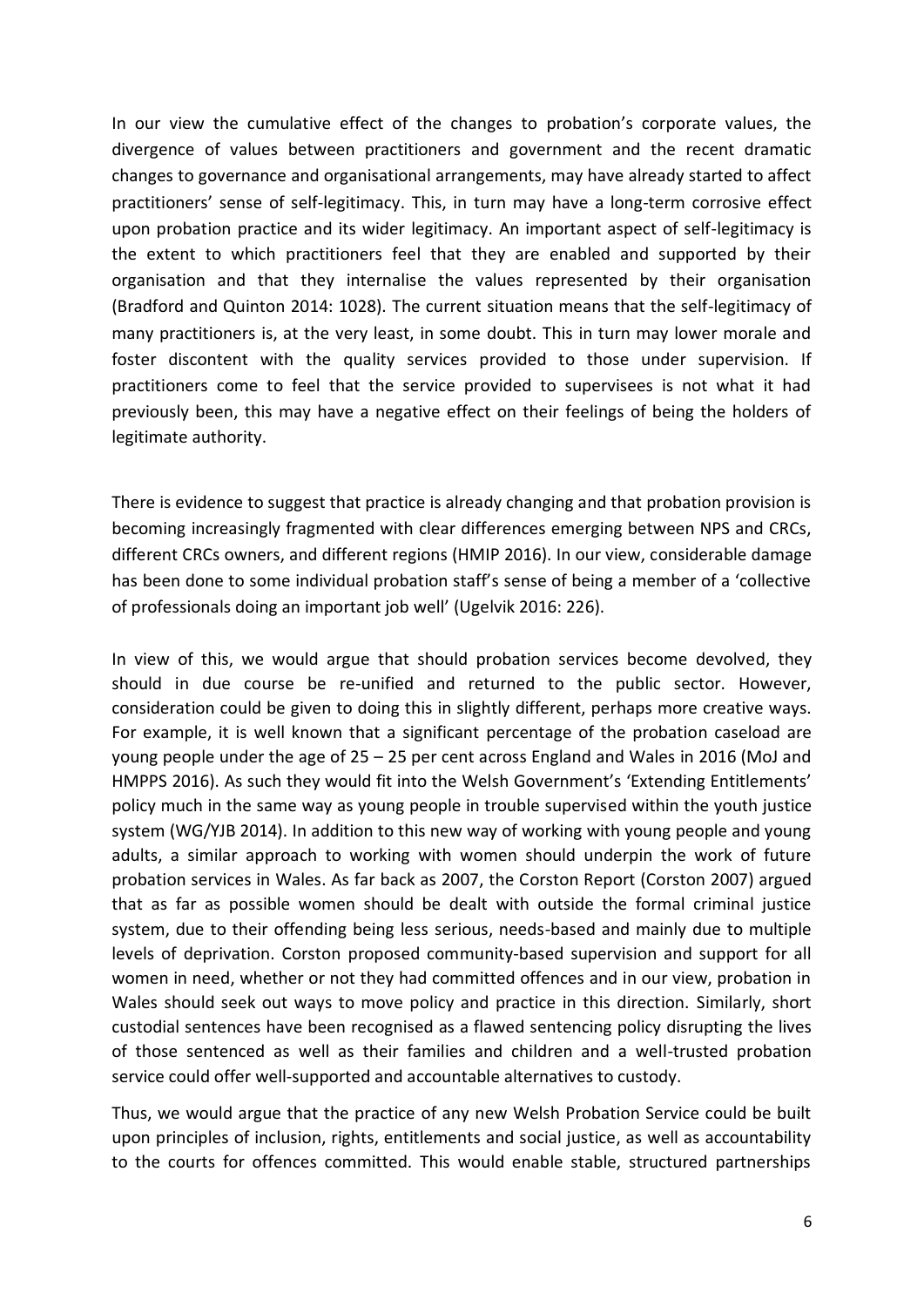with the voluntary sector to provide specialist services for women, substance misuse, housing, employment and training, domestic abuse and violence. Ironically, this would enable the third sector to flourish within the criminal justice system in Wales in ways that TR claimed would happen under the current arrangements, something that has patently not come to pass.

### **References:**

Annison, J., T. Eadie and C. Knight (2008). 'People First: Probation Officer Perspectives on Probation Work.' *Probation Journal* **55**(3): 259-272.

Bradford, B. and Quinton, P. (2014) 'Self-legitimacy, police culture and support for democratic policing in an English Constabulary'. *British Journal of Criminology,* 54: 1023- 1046.

Burke, L. (2013) 'Editorial: Grayling's Hubris' *Probation Journal,* 60(4): 377-382.

Carter, P. (2003). *Managing Offenders, Reducing Crime - the Correctional Services Review.* London, Home Office Strategy Unit.

Clinks (2018). *Under represented. Under pressure. Under resourced.* [https://www.clinks.org/sites/default/files/basic/files-downloads/clinks\\_track](https://www.clinks.org/sites/default/files/basic/files-downloads/clinks_track-tr_under_final-web.pdf)[tr\\_under\\_final-web.pdf](https://www.clinks.org/sites/default/files/basic/files-downloads/clinks_track-tr_under_final-web.pdf)

Corston, J. (2007). *The Corston Report*. Home Office. [http://webarchive.nationalarchives.gov.uk/20130206102659/http://www.justice.gov.uk/pu](http://webarchive.nationalarchives.gov.uk/20130206102659/http:/www.justice.gov.uk/publications/docs/corston-report-march-2007.pdf) [blications/docs/corston-report-march-2007.pdf](http://webarchive.nationalarchives.gov.uk/20130206102659/http:/www.justice.gov.uk/publications/docs/corston-report-march-2007.pdf)

Deering, J. and M. Y. Feilzer (2017). 'Questions of legitimacy in probation practice after Transforming Rehabilitation.' *Howard Journal of Criminal Justice* **56**(2): 158-175.

Deering, J. (2010). 'Attitudes and Beliefs of Trainee Probation Officers – a 'New Breed?'.' *Probation Journal* **57**(1): 9-26.

Deering, J. (2011). *Probation Practice and the New Penology: practitioner reflections*. Aldershot, Ashgate.

Deering, J. (2016). Voices from practice - what probation has been and what it could become. *Probation and Politics: academic reflections from former practitioners*. M. Vanstone and P. Priestley. London, Palgrave Macmillan.

Deering, J. and M. Y. Feilzer (2015). *Transforming Rehabilitation: is privatisation the end of the probation ideal?* Bristol, Policy Press.

Farrow, K. (2004). 'Still Committed after all These Years? Morale in the Modern-Day Probation Service.' *Probation Journal* **51**(3): 206-220.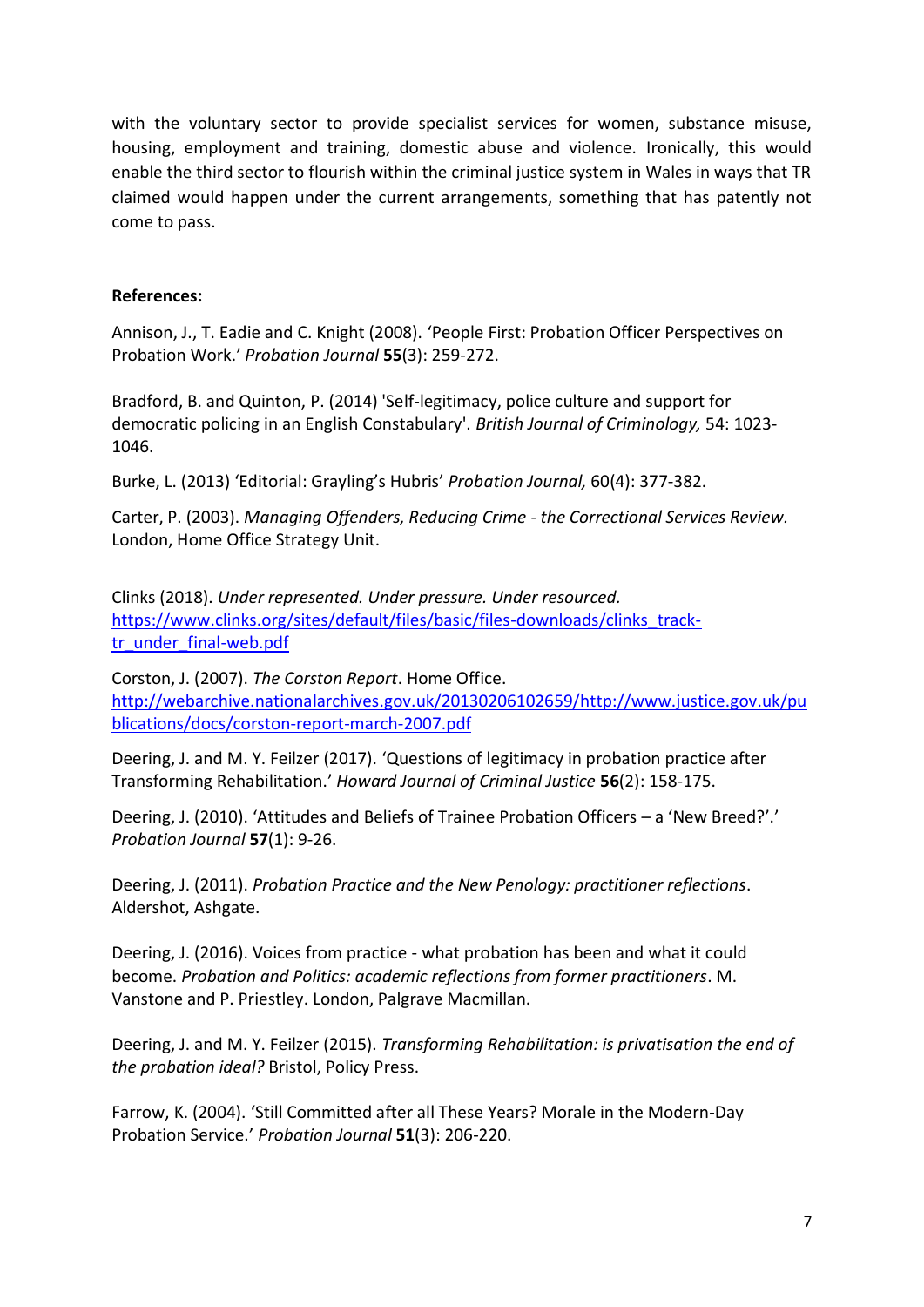HM Inspectorate of Probation (2017). *The Implementation and Delivery of Rehabilitation Activity Requirements.* <https://www.justiceinspectorates.gov.uk/hmiprobation/inspections/rar/>

HM Inspectorate of Probation (2016a) *Quality and Impact Inspection: The Effectiveness of Probation Work in Durham*. Available at:

*[https://www.justiceinspectorates.gov.uk/hmiprobation/wpcontent/uploads/sites/5/2016/8/](https://www.justiceinspectorates.gov.uk/hmiprobation/wpcontent/uploads/sites/5/2016/8/Durham-QI-report.pdf) [Durham-QI-report.pdf](https://www.justiceinspectorates.gov.uk/hmiprobation/wpcontent/uploads/sites/5/2016/8/Durham-QI-report.pdf)* (accessed 9 December 2016).

HM Inspectorate of Probation (2016b) *An Inspection of Through the Gate Resettlement Services for Short-term Prisoners*. Available at:

*[http://www.justiceinspectorates.gov.uk/cjji/wp-content/uploads/sites/2/2016/09/Through](http://www.justiceinspectorates.gov.uk/cjji/wp-content/uploads/sites/2/2016/09/Through-the-Gate.pdf)[the-Gate.pdf](http://www.justiceinspectorates.gov.uk/cjji/wp-content/uploads/sites/2/2016/09/Through-the-Gate.pdf)* (accessed 9 December 2016).

HM Inspectorate of Probation (2016c) *Transforming Rehabilitation: Early Implementation 5*, Manchester: HM Inspectorate of Probation.

Home Office (2001) *A New Choreography; an integrated strategy for the National Probation Service for England and Wales.* London: Home Office

Kirton, G. and C. Guillame (2015*). Employment relations and working conditions in probation after Transforming Rehabilitation - with a special focus on gender and union effects.* London, Queen Mary, University of London.

Mawby, R. C. and A. Worrall (2013). *Doing Probation Work: identity in a criminal justice occupation.* London, Routledge.

MoJ (2013) *Transforming Rehabilitation: a revolution in the way we manage offenders.*  London: MoJ

MoJ and HMPPS (2016). *Probation 2016*. Available at: [https://www.gov.uk/government/statistics/offender-management-statistics-quarterly](https://www.gov.uk/government/statistics/offender-management-statistics-quarterly-january-to-march-2017)[january-to-march-2017](https://www.gov.uk/government/statistics/offender-management-statistics-quarterly-january-to-march-2017) Accessed: 21/05/2018.

Napo (2006). *Probation values: commitment to best practice. London*, Napo.

Newburn, T. (2003). *Crime and Criminal Justice Policy*. Harlow, Longman.

NOMS 2014. *Probation Trusts Annual Performance Rating, 2013/14*. Available at: [https://www.Gov.Uk/Government/Uploads/System/Uploads/Attachment\\_Data/File/33896](https://www.gov.uk/Government/Uploads/System/Uploads/Attachment_Data/File/338962/Probation-Trust-Perf-Ratings-2013-14.Pdf) [2/Probation-Trust-Perf-Ratings-2013-14.Pdf](https://www.gov.uk/Government/Uploads/System/Uploads/Attachment_Data/File/338962/Probation-Trust-Perf-Ratings-2013-14.Pdf) Accessed: 11/02/2015.

NOMS 2013. *Probation Trusts Annual Performance Rating, 2012/13*. Available at: [https://www.Gov.Uk/Government/Uploads/System/Uploads/Attachment\\_Data/File/22522](https://www.gov.uk/Government/Uploads/System/Uploads/Attachment_Data/File/225227/Probation-Trust-Annual-Performance-Ratings-12-13.Pdf) [7/Probation-Trust-Annual-Performance-Ratings-12-13.Pdf](https://www.gov.uk/Government/Uploads/System/Uploads/Attachment_Data/File/225227/Probation-Trust-Annual-Performance-Ratings-12-13.Pdf) Accessed: 11/02/2015.

Panorama (2017). *Out of Jail: Free to Offend Again?* Available at: <https://www.bbc.co.uk/programmes/b09cbc8n>